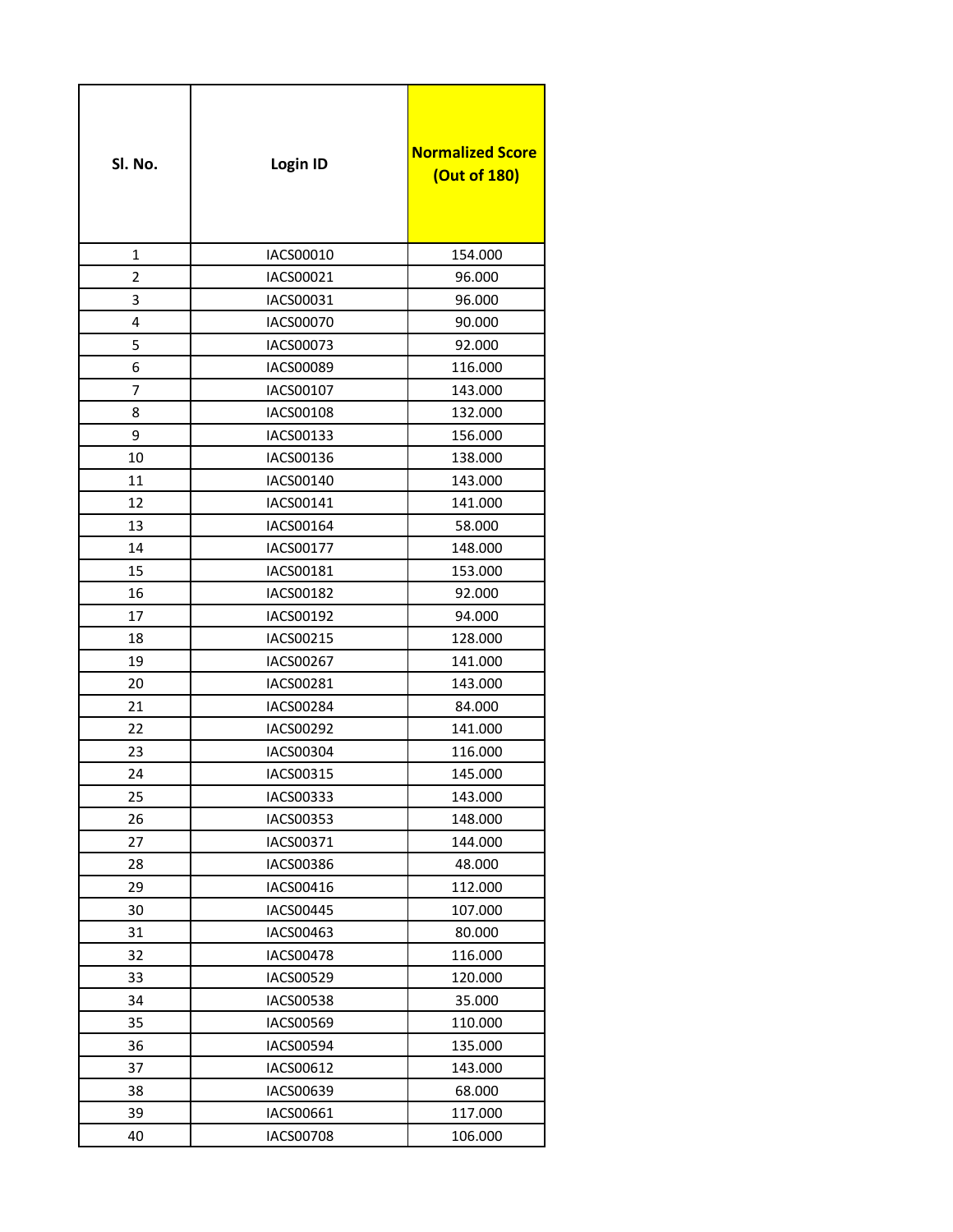| 41 | IACS00722        | 110.000 |
|----|------------------|---------|
| 42 | <b>IACS00727</b> | 118.000 |
| 43 | IACS00805        | 106.000 |
| 44 | IACS00849        | 60.000  |
| 45 | <b>IACS00872</b> | 80.000  |
| 46 | IACS00914        | 14.000  |
| 47 | IACS00915        | 126.000 |
| 48 | IACS00924        | 128.000 |
| 49 | IACS00929        | 15.000  |
| 50 | IACS00932        | 120.000 |
| 51 | <b>IACS00978</b> | 128.000 |
| 52 | IACS00983        | 129.000 |
| 53 | IACS01000        | 79.000  |
| 54 | IACS01016        | 124.000 |
| 55 | IACS01019        | 141.000 |
| 56 | IACS01039        | 86.000  |
| 57 | IACS01051        | 7.000   |
| 58 | IACS01056        | 104.000 |
| 59 | <b>IACS01087</b> | 64.000  |
| 60 | IACS01137        | 94.000  |
| 61 | <b>IACS01148</b> | 141.000 |
| 62 | IACS01155        | 153.000 |
| 63 | IACS01164        | 93.000  |
| 64 | IACS01209        | 99.000  |
| 65 | IACS01210        | 117.000 |
| 66 | IACS01260        | 80.000  |
| 67 | IACS01267        | 102.000 |
| 68 | IACS01269        | 163.000 |
| 69 | IACS01325        | 126.000 |
| 70 | IACS01326        | 135.000 |
| 71 | IACS01330        | 79.000  |
| 72 | <b>IACS01338</b> | 106.000 |
| 73 | IACS01340        | 138.000 |
| 74 | IACS01365        | 146.000 |
| 75 | <b>IACS01368</b> | 148.000 |
| 76 | IACS01381        | 84.000  |
| 77 | IACS01403        | 135.000 |
| 78 | IACS01405        | 83.000  |
| 79 | IACS01411        | 149.000 |
| 80 | IACS01421        | 127.000 |
| 81 | <b>IACS01437</b> | 147.000 |
| 82 | <b>IACS01438</b> | 126.000 |
| 83 | IACS01450        | 136.000 |
| 84 | IACS01460        | 134.000 |
| 85 | IACS01481        | 68.000  |
| 86 | <b>IACS01487</b> | 144.000 |
| 87 | <b>IACS01488</b> | 124.000 |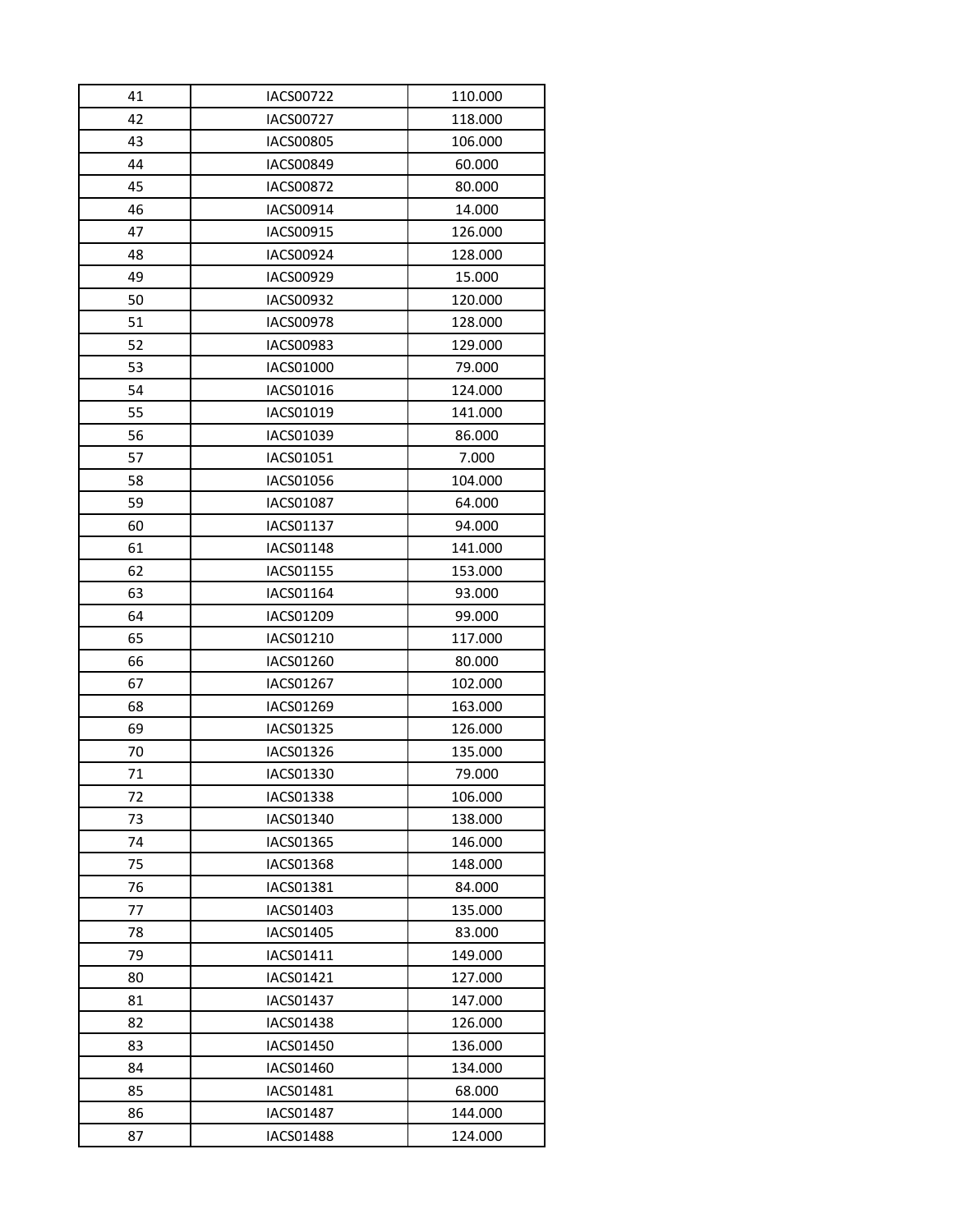| 88  | <b>IACS01504</b> | 146.000 |
|-----|------------------|---------|
| 89  | IACS01536        | 148.000 |
| 90  | IACS01540        | 60.000  |
| 91  | IACS01559        | 78.000  |
| 92  | <b>IACS01578</b> | 129.000 |
| 93  | <b>IACS01684</b> | 135.000 |
| 94  | IACS01711        | 78.000  |
| 95  | IACS01742        | 144.000 |
| 96  | <b>IACS01758</b> | 116.000 |
| 97  | <b>IACS01768</b> | 109.000 |
| 98  | IACS01784        | 112.000 |
| 99  | IACS01801        | 107.000 |
| 100 | IACS01814        | 116.000 |
| 101 | <b>IACS01885</b> | 75.000  |
| 102 | <b>IACS01896</b> | 135.000 |
| 103 | <b>IACS01898</b> | 58.000  |
| 104 | IACS01966        | 107.000 |
| 105 | <b>IACS01987</b> | 130.000 |
| 106 | IACS02013        | 148.000 |
| 107 | <b>IACS02030</b> | 132.000 |
| 108 | IACS02102        | 122.000 |
| 109 | IACS02115        | 80.000  |
| 110 | IACS02122        | 134.000 |
| 111 | IACS02162        | 107.000 |
| 112 | IACS02172        | 109.000 |
| 113 | IACS02193        | 112.000 |
| 114 | IACS02196        | 47.000  |
| 115 | <b>IACS02222</b> | 74.000  |
| 116 | <b>IACS02225</b> | 137.000 |
| 117 | <b>IACS02227</b> | 144.000 |
| 118 | <b>IACS02228</b> | 77.000  |
| 119 | IACS02249        | 129.000 |
| 120 | IACS02251        | 129.000 |
| 121 | <b>IACS02267</b> | 67.000  |
| 122 | IACS02360        | 121.000 |
| 123 | <b>IACS02382</b> | 92.000  |
| 124 | IACS02402        | 152.000 |
| 125 | <b>IACS02499</b> | 122.000 |
| 126 | <b>IACS02544</b> | 62.000  |
| 127 | <b>IACS02570</b> | 61.000  |
| 128 | IACS02605        | 62.000  |
| 129 | IACS02607        | 114.000 |
| 130 | IACS02698        | 125.000 |
| 131 | IACS02703        | 126.000 |
| 132 | IACS02721        | 116.000 |
| 133 | <b>IACS02772</b> | 70.000  |
| 134 | IACS02858        | 37.000  |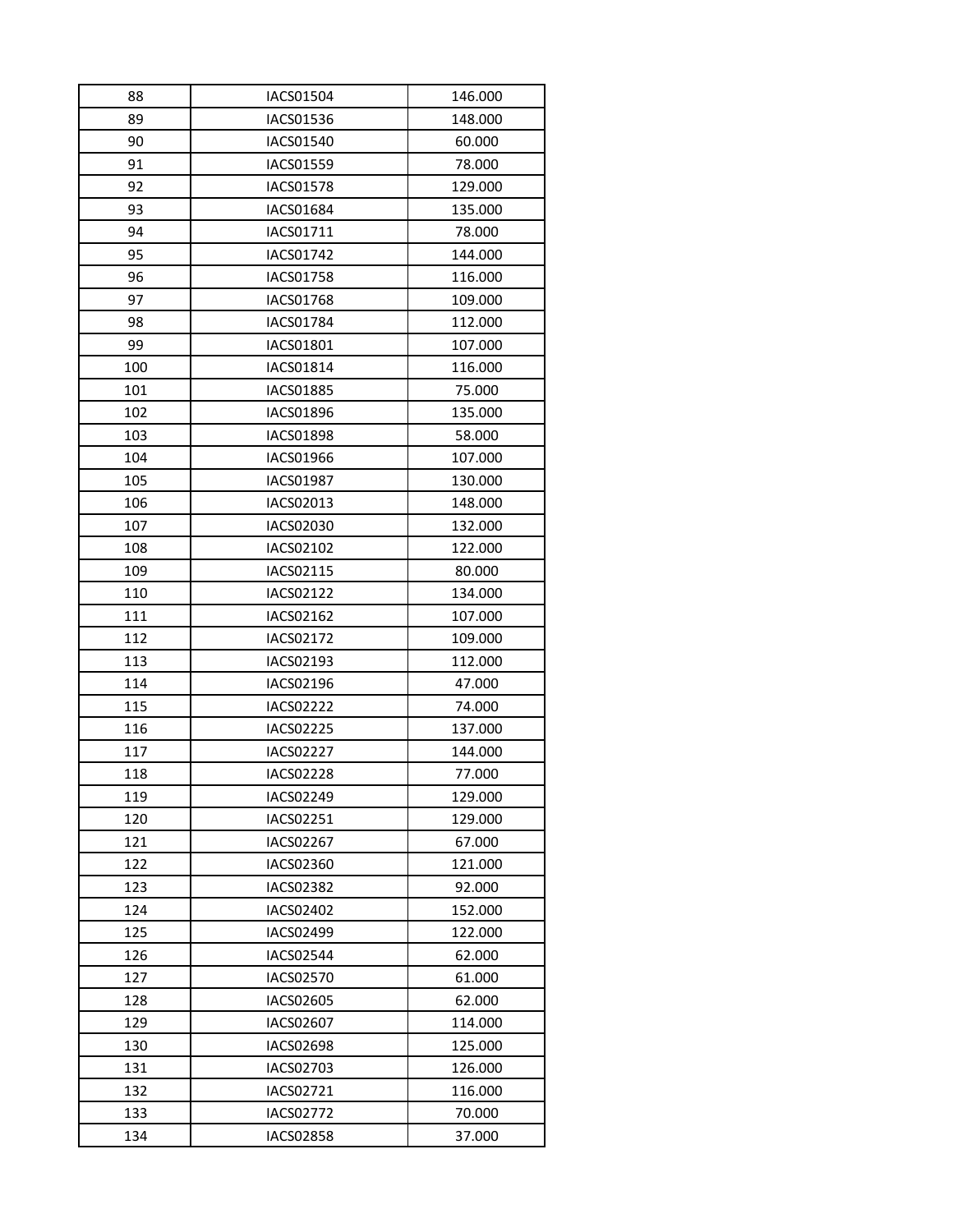| 135 | IACS02917        | 67.000  |
|-----|------------------|---------|
| 136 | IACS02925        | 28.000  |
| 137 | IACS02968        | 124.000 |
| 138 | IACS03022        | 137.000 |
| 139 | IACS03024        | 97.000  |
| 140 | <b>IACS03055</b> | 153.000 |
| 141 | IACS03110        | 146.000 |
| 142 | IACS03130        | 57.000  |
| 143 | IACS03133        | 93.000  |
| 144 | IACS03157        | 122.000 |
| 145 | IACS03179        | 131.000 |
| 146 | IACS03226        | 43.000  |
| 147 | IACS03243        | 44.000  |
| 148 | IACS03253        | 145.000 |
| 149 | IACS03316        | 146.000 |
| 150 | IACS03333        | 160.000 |
| 151 | IACS03390        | 95.000  |
| 152 | <b>IACS03487</b> | 97.000  |
| 153 | IACS03530        | 55.000  |
| 154 | <b>IACS03545</b> | 18.000  |
| 155 | IACS03616        | 145.000 |
| 156 | IACS03626        | 71.000  |
| 157 | <b>IACS03648</b> | 131.000 |
| 158 | IACS03652        | 121.000 |
| 159 | <b>IACS03678</b> | 75.000  |
| 160 | <b>IACS03684</b> | 115.000 |
| 161 | IACS03730        | 149.000 |
| 162 | IACS03761        | 67.000  |
| 163 | <b>IACS03986</b> | 112.000 |
| 164 | IACS03987        | 86.000  |
| 165 | IACS04012        | 105.000 |
| 166 | IACS04051        | 75.000  |
| 167 | IACS04052        | 132.000 |
| 168 | IACS04062        | 125.000 |
| 169 | <b>IACS04076</b> | 17.000  |
| 170 | IACS04083        | 108.000 |
| 171 | IACS04114        | 34.000  |
| 172 | <b>IACS04139</b> | 124.000 |
| 173 | <b>IACS04270</b> | 111.000 |
| 174 | IACS04393        | 107.000 |
| 175 | IACS04458        | 129.000 |
| 176 | <b>IACS04592</b> | 42.000  |
| 177 | <b>IACS04593</b> | 49.000  |
| 178 | <b>IACS04600</b> | 99.000  |
| 179 | <b>IACS04674</b> | 165.000 |
| 180 | IACS04798        | 91.000  |
| 181 | IACS04851        | 149.000 |